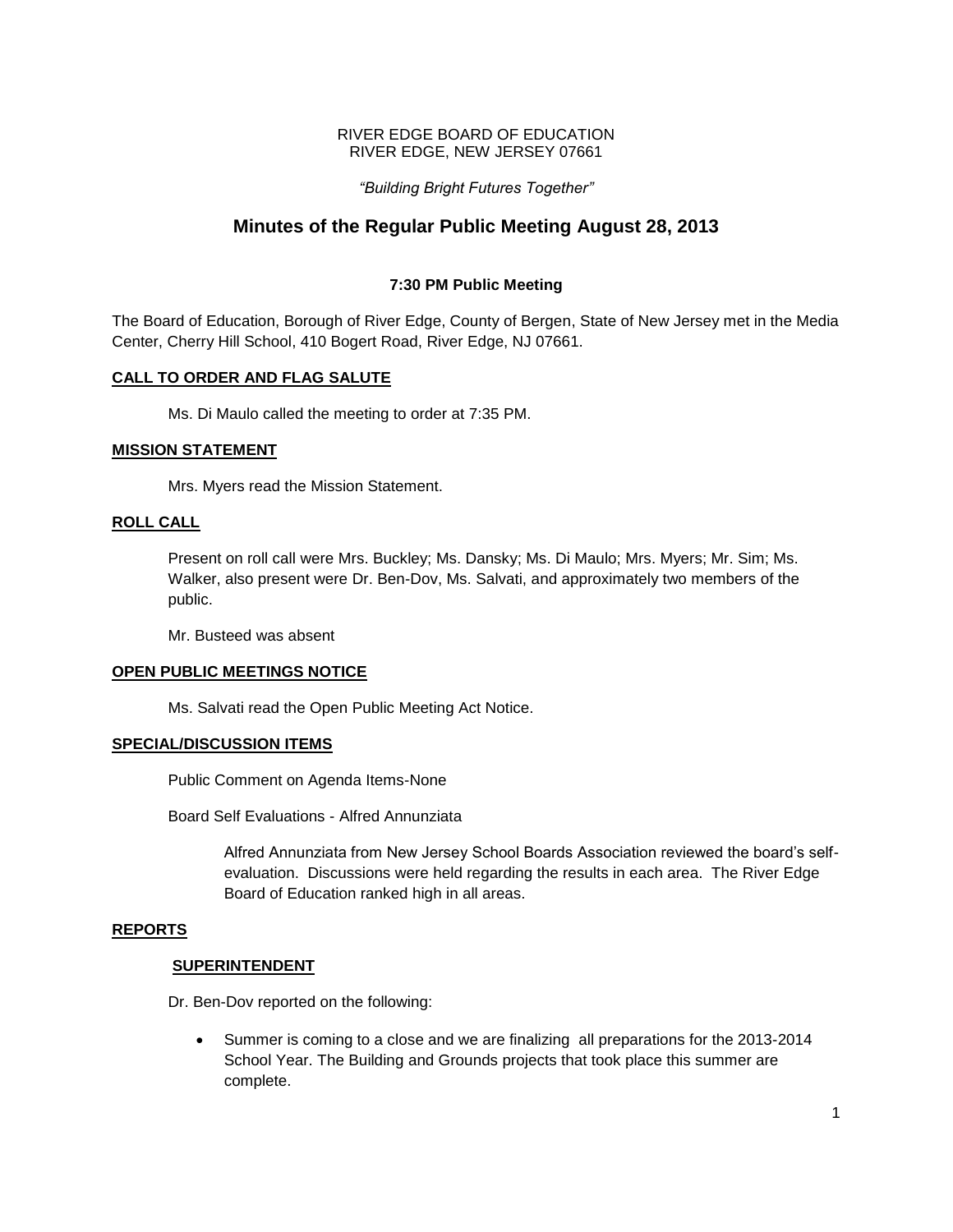- Our total enrollment for the 2013-2014 school year is 1,157 students. In Cherry Hill there are four 1<sup>st</sup> grade classes. Three classes have 22 students and one has 23 students. In Roosevelt there are three  $1<sup>st</sup>$  grade classes with 22 students. In  $5<sup>th</sup>$  grade Cherry Hill has four classes with 24 students and Roosevelt has room for  $5<sup>th</sup>$  grade students. In  $6<sup>th</sup>$  grade Roosevelt has two classes with 25 students and one with 24 students and Cherry Hill's numbers are not high in 6<sup>th</sup> grade classes. Kindergarten has a total of seven classes, six classes with 20 students and one class with 21 students.
- New Teacher Orientation was held on Monday, August 26<sup>th</sup> and Tuesday, August 27<sup>h.</sup> Dr. Ben-Dov stated seven teachers attended including the new librarian that anticipated start date is in September. She should be released from her district soon.
- The district's new Webmaster for the 2013-2014 school year is Paul Garafano
- Bill Feldman, the Tri-District Supervisor of Curriculum, joined the new teacher orientation on Tuesday, August 27<sup>th</sup> along with the interim Superintendent of Oradell Mr. Larry Hughes.
- The dates for the Bi-Boro meeting will be established on Thursday, August 29, 2013
- Dr. Ben-Dov held a forum to address any concerns or questions that the teachers had regarding the supervisory plan. It was held on Tuesday, August 13, 2013 35 teachers attended and she received good feedback from it.
- The first day of school for teachers is September 3, 2013 and it will be a Professional Day. Stronge training will take place all day.
- Dr. Ben-Dov and the River Edge Administrators attended a Stronge Evaluation training today at the River Dell Middle School. The training was for the principals and administrators who will also have to create goals for the year that are based on student growth.
- The new teacher board meeting will take place on Wednesday, October 16, 2013
- Back to School Night for New Bridge Center will be on Monday, September 23, 2013 and Cherry Hill and Roosevelt will be on Tuesday, September 24, 2013.
- Dr. Ben-Dov is sending letters out to the parents on Thursday, August 29, 2013 regarding the allergy policy and the new support positions created in district.

## **PRINCIPAL** - None

## **BOARD SECRETARY**

Ms. Salvati reported on the following:

 DiCara and Rubino are finishing up the Rod Grant Application and Ms. Salvati will deliver the paperwork needed to complete the application to their office on Thursday, August 29, 2013.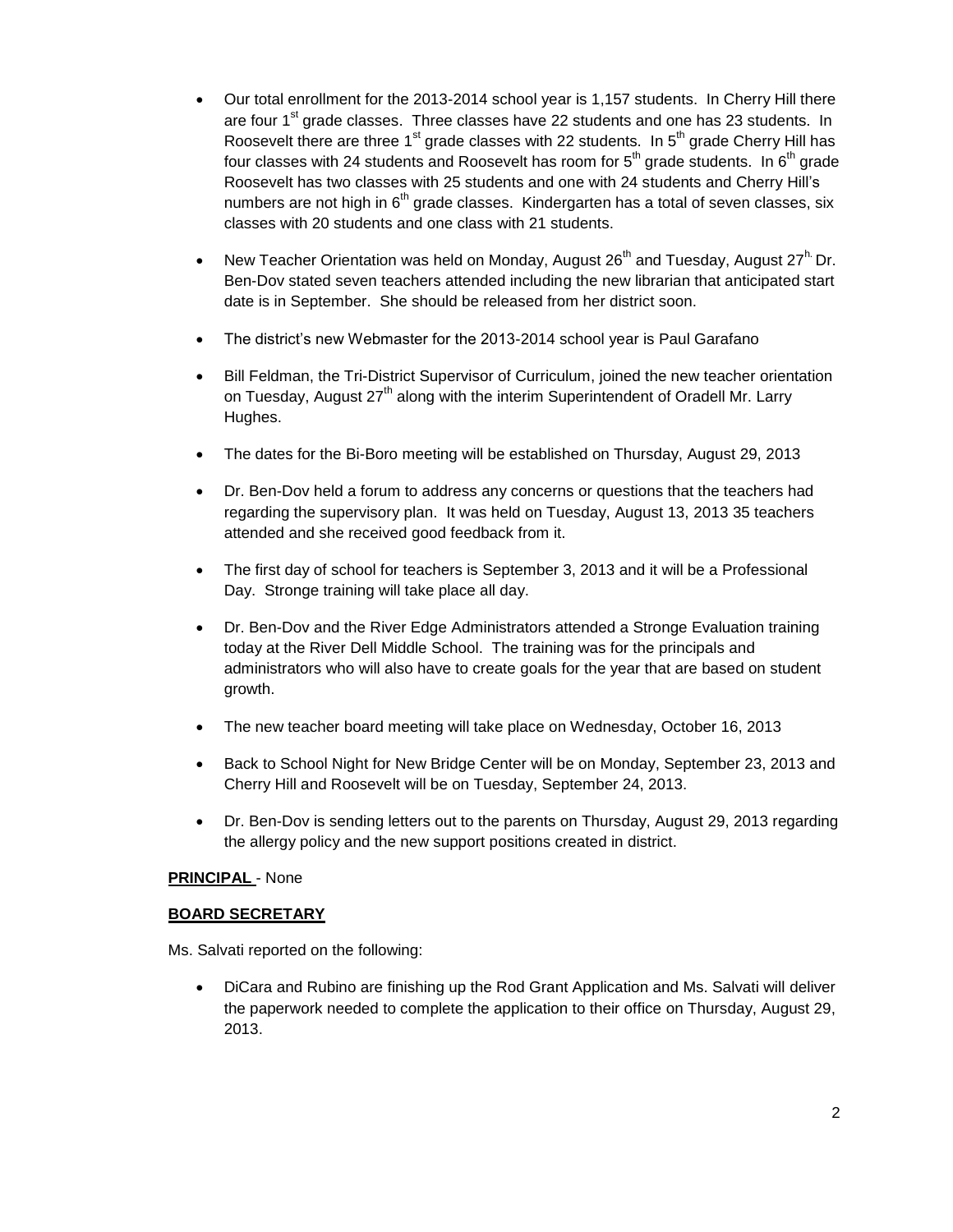- The district is booked for the NJSBA Fall Conference on October 22-24, 2013. The hotel rooms must be paid for by September 23, 2013. Refunds will be allowed up October 13, 2013.
- Ms. Salvati is waiting to hear from the town about the revised shared service plan regarding the Lighting Detection System.

## **PRESIDENT**

Ms. Di Maulo reported on the following:

- Ms. Di Maulo cannot attend the staff address on Wednesday, September 4, 2013 so Ms. Dansky will attend in her place.
- $\bullet$  Ms. Di Maulo will invite Mr. Alfred Annunziata to the October 30<sup>th</sup> board meeting to discuss the 2013-2014 Board Goals.

## **COMMITTEES**

- Ms. Dansky stated New Jersey School Board's first meeting will be held on Tuesday, October 1, 2013 and the topic will be on Special Education.
- New Board Members will have an orientation the last week of February and the location will be announced shortly.
- There will be a Board of Education Leadership Training on February 8, 2013
- Ms. Dansky attended a meeting at River Dell Middle School last week regarding Officers of Professional Educators Organization of Bergen.

## **MOTIONS TO BE ACTED UPON**

## **ADMINISTRATION/POLICY**

Motion by Ms. Walker

Seconded by Mrs. Buckley

that the Board of Education approve the Minutes of July 31, 2013.

that the Board of Education approve the Confidential Minutes of July 31, 2013.

Ayes: Mrs. Buckley, Ms. Dansky, Ms. Di Maulo, Mr. Sim,

Nays: None

Abstained: Mrs. Myers, Ms. Walker

Motion by Mrs. Buckley

Seconded by Mr. Sim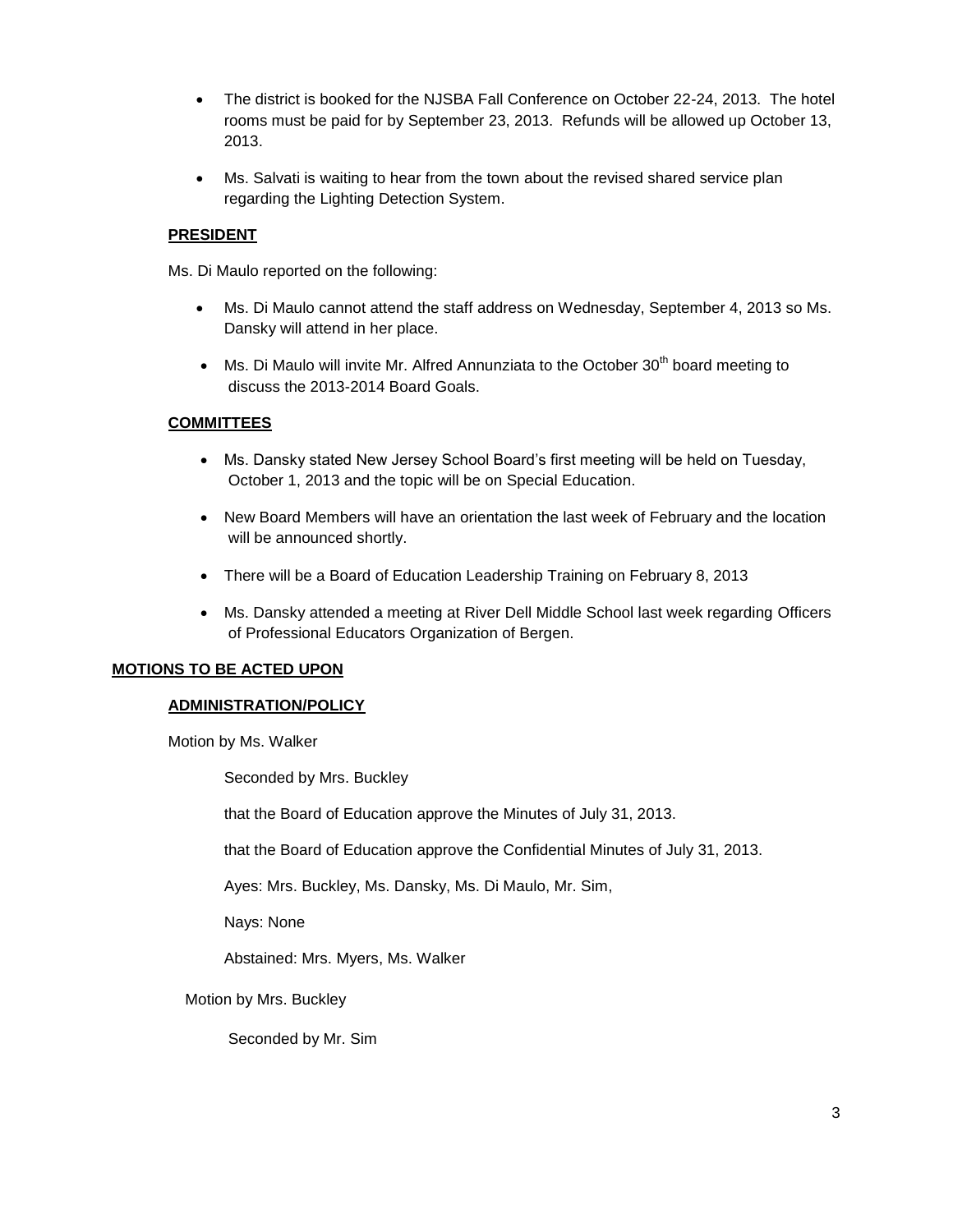that the Board of Education approve the staff development training as per the schedules for August 2013 including relevant mileage reimbursement. (Addendum)

that the Board of Education approve the list on file in the district office of pupil records maintained in the district for the 2013-2014 school year. (Addendum)

that the Board of Education approve the Second Reading of the following policy:

| Policy # | ⊿lit                  |  |
|----------|-----------------------|--|
| 5141 21  | <b>Food Allergies</b> |  |

that the Board of Education approves for dual use of rooms 130 and 131 in the Cherry Hill School for the 2013-2014 school year.

that the Board of Education approve the Special Milk Pricing at rate of .33 per day for the 2013-2014 school year.

Ayes: Mrs. Buckley, Ms. Dansky, Ms. Di Maulo, Mrs. Myers, Mr. Sim, Ms. Walker

Nays: None

## **CURRICULUM/EDUCATION**

Motion by Mr. Sim

Seconded by Mrs. Myers

that the Board of Education approve the 2013-2014 school year attendance of specific students at Cherry Hill or Roosevelt School which is other than their customary neighborhood school.(Addendum)

that the Board of Education approves to amend the motion of July 31, 2013 to approve Success for All Preschool Curriculum Consultant for July 1, 2013 through June 30, 2014 for \$2,150.00

Ayes: Mrs. Buckley, Ms. Dansky, Ms. Di Maulo, Mrs. Myers, Mr. Sim, Ms. Walker

Nays: None

#### **FINANCE/GRANTS/GIFTS**

Motion by Ms. Dansky

Seconded by Mrs. Myers

that the Board of Education approve the bills & claims dated August 2013 totaling \$704,605.91 including checks #35345 through #35405 . (Addendum) Payrolls dated July 1, 2013 and July 15, 2013, totaling \$180,442.87 issued therefore, a copy of such warrants list to be attached as part of these minutes. Payrolls dated July15, 2013 and July 31, 2013, totaling \$368,241.12 issued therefore, a copy of such warrants list to be attached as part of these minutes. (Addendum)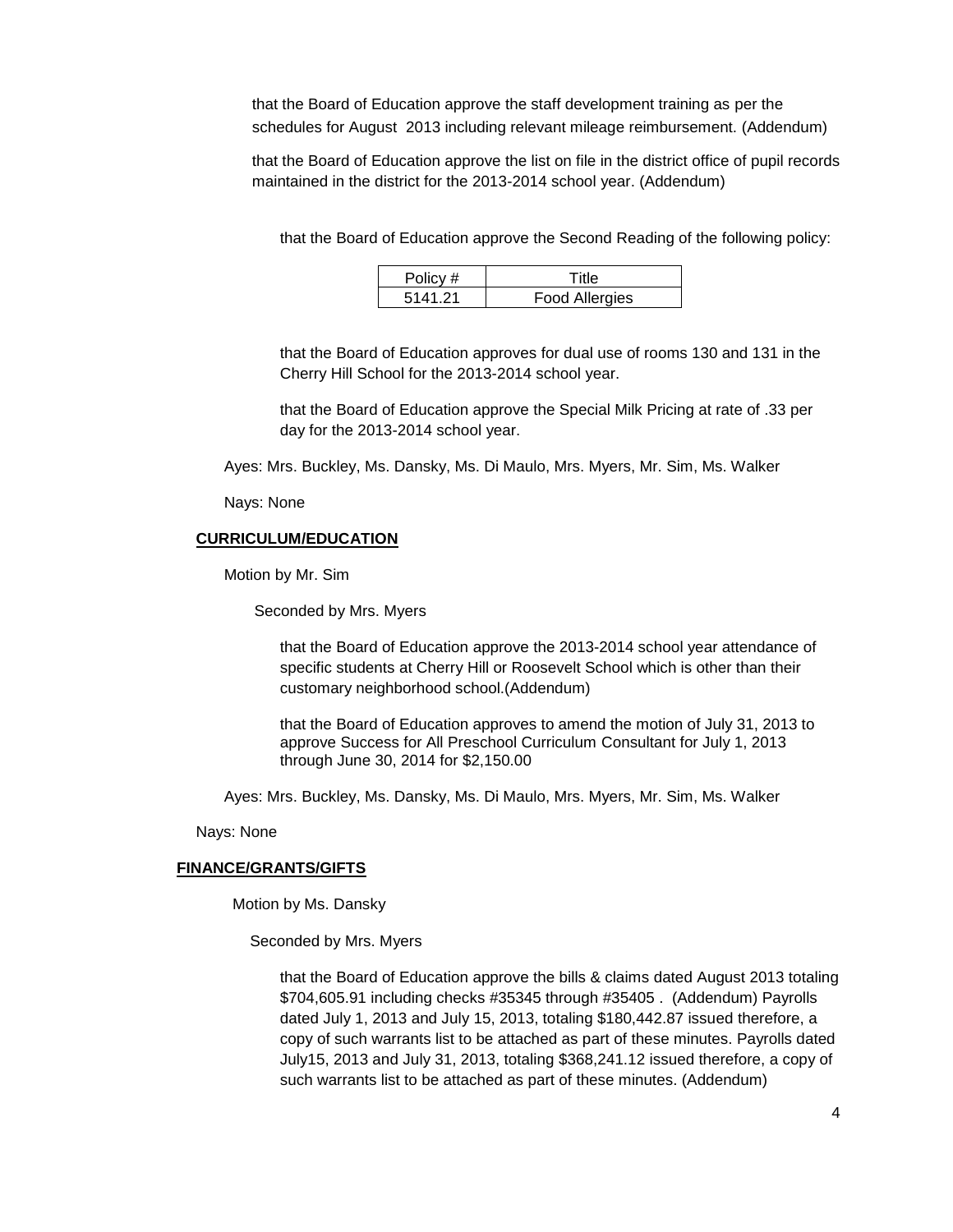Ayes: Mrs. Buckley, Ms. Dansky, Ms. Di Maulo, Mrs. Myers, Mr. Sim

Nays: None

Abstained: Ms. Walker

Motion by Mrs. Myers

Seconded by Ms. Walker

that the Board of Education approve the license agreement with the Extended School Program for the 2013-2014 school year.

that the Board of Education approve the filing of the IDEA 2013-2014 Grant Application

| Basic IDEA Grant \$135,671 | Pre-School IDEA Grant \$10,048 |
|----------------------------|--------------------------------|
| Basic Non-Public \$203,918 | Pre-School Non-Public \$5,526  |
| Total \$339,589            | Total \$15,574                 |

that the Board of Education approve the Change Orders for the Toilet Renovation Project at Cherry Hill Elementary School.

| Company                   | Change Order # | <b>Dollar Amount</b> |
|---------------------------|----------------|----------------------|
| Aero Plumbing and Heating | GC-01          | (\$800.00)           |
| Aero Plumbing and Heating | GC-02          | \$0.00               |
| Aero Plumbing and Heating | GC-03          | \$0.00               |
| Aero Plumbing and Heating | GC-04          | (\$30.00)            |

that the Board of Education approve the Change Order for the Ceiling and Lighting Project at Cherry Hill Elementary School.

| Company                | Change Order #   Dollar Amount |        |
|------------------------|--------------------------------|--------|
| Northeastern Interiors | $GC-01$                        | \$0.00 |

Ayes: Mrs. Buckley, Ms. Dansky, Ms. Di Maulo, Mrs. Myers, Mr. Sim, Ms. Walker Nays: None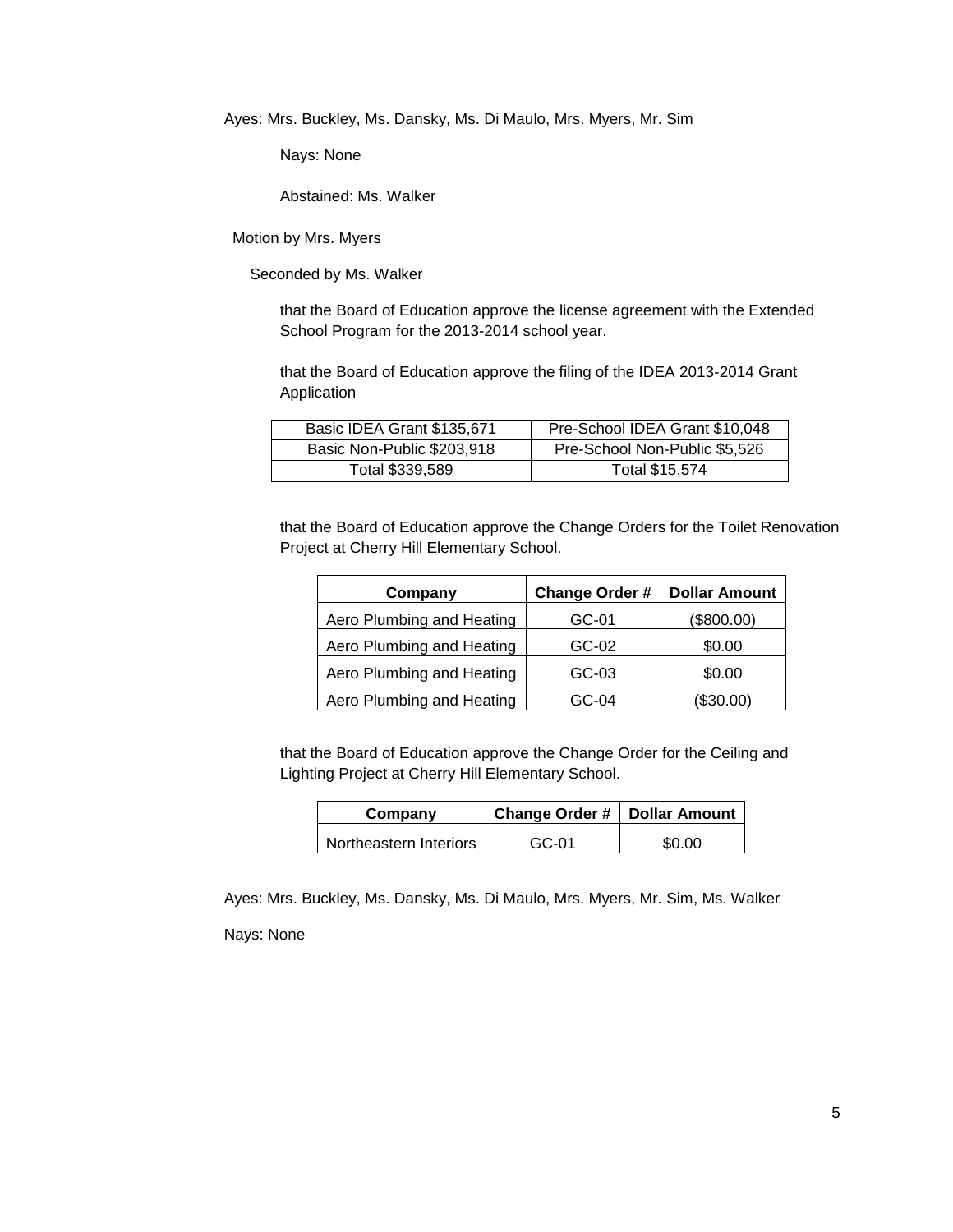#### **PERSONNEL**

Motion by Ms. Walker

Seconded by Mrs. Buckley

that the Board of Education, with the recommendation of the Superintendent, approve , Stan Stevens, Cherry Hill and Mark Jentz, Roosevelt as Lead Custodians for the 2013-2014 school year.

that the Board of Education, with the recommendation of the Superintendent, approve Alexandra Schmidt, Full-Time ABA Aide, starting, September 1, 2013 through June 30, 2014.

that the Board of Education, with the recommendation of the Superintendent, approve Kathleen Murtha, Part-time Aide, starting, September 1, 2013 through June 30, 2014.

that the Board of Education accept, with regret, the resignation of Ashley Gonnella, Part-time Aide, effective August 8, 2013.

that the Board of Education, with the recommendation of the Superintendent, approve Alrick Douglas, Full-Time ABA Aide, starting, September 1, 2013 through June 30, 2014.

that the Board of Education, with the recommendation of the Superintendent, approve Patricia Rodriguez, Part-time Aide, starting, September 1, 2013 through June 30, 2014

that the Board of Education, with the recommendation of the Superintendent, approve Karen Cabany, P/T Lunch Aide, for the 2013-2014 school year.

that the Board of Education approve the following individual for the movement on the step guide based on educational credentials effective September 1, 2013.

Tara Benevento from MA+15 to MA+30

that the Board of Education, with the recommendation of the Superintendent, approve Kimberly Chamberlain, Part-time Aide, starting, September 1, 2013 through June 30, 2014.

that the Board of Education, with the recommendation of the Superintendent, approve Elizabeth Shuler, Part-time Aide, starting, September 1, 2013 through June 30, 2014.

that the Board of Education, with the recommendation of the Superintendent, approve Alyson Herrick, Part-time Aide, starting, September 1, 2013 through June 30, 2014.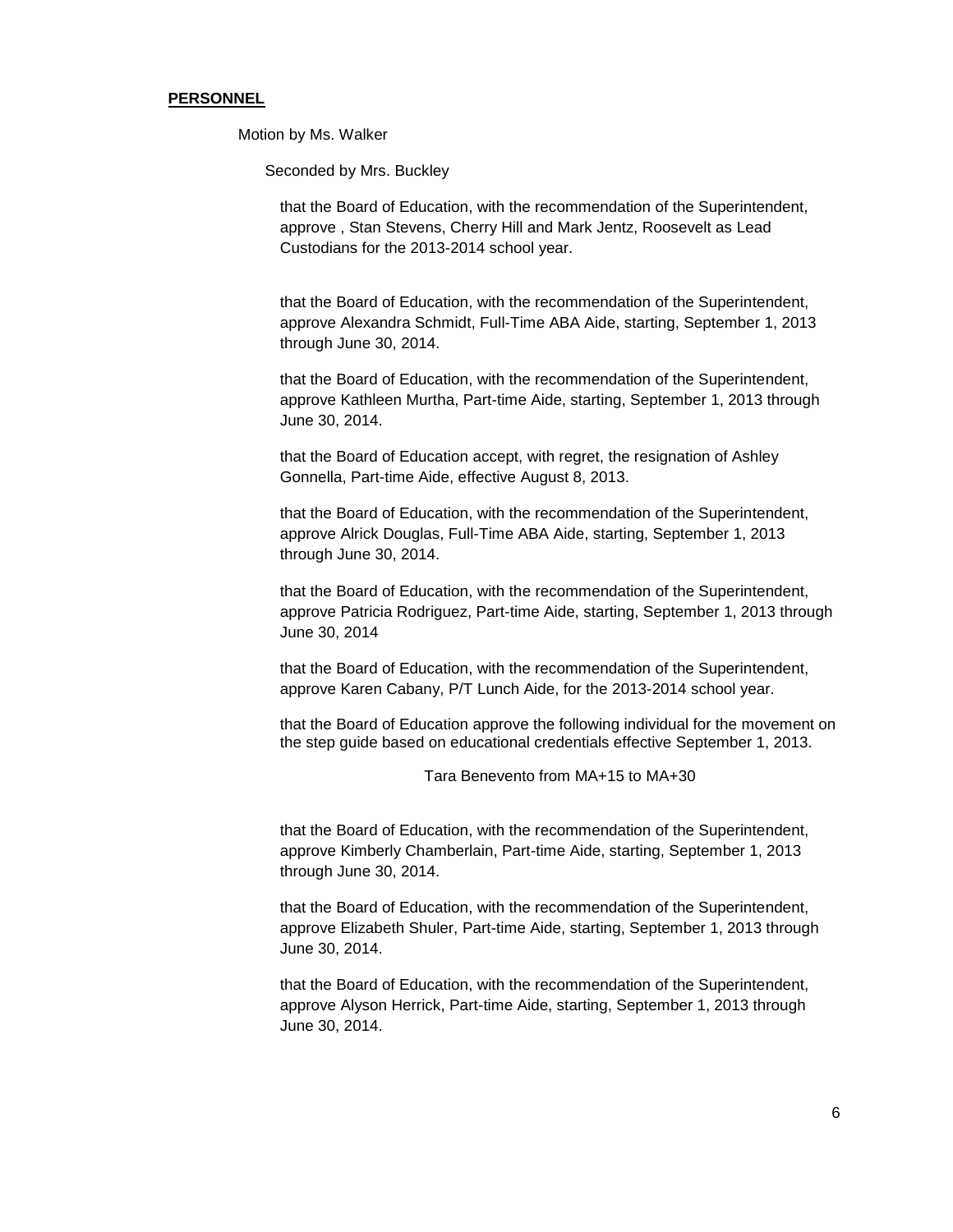that the Board of Education, with the recommendation of the Superintendent, approve Janice Mawdsley, Part-time Aide, starting, September 1, 2013 through June 30, 2014.

that the Board of Education, with the recommendation of the Superintendent, approve Rosa Marisela Best, Full-Time ABA Aide, starting, September 1, 2013 through June 30, 2014.

that the Board of Education approve Paul Garafano as the Webmaster for the 2013-2014 school year.

that the Board of Education approve the submission of the following Superintendent Merit Goals to the Executive County Superintendent for the 2013 - 2014 school year

## **Quantitative**:

1. To increase Technology skills of staff by working with the Instructional Technology Coach to implement technology into core curriculum subjects and to implement the electronic component of the Stronge Evaluation System.

2. To improve writing skills of grade four students: 50% of students in grade four will improve by one rubric from their fall score to their spring score or show improvement on their Language Arts clusters of writing on the NJASK.

To improve writing skills of grade five students: 40% of students in grade five will improve by one rubric from their fall score to their spring score or show improvement on their Language Arts clusters of writing on the NJASK.

1. To implement successfully, the three new Instructional Supervisors/Coaches positions with the goal of addressing close monitoring of instruction and student achievement in all areas of the curriculum.

## **Qualitative**:

1. To coordinate the manner in which support systems for struggling students are implemented in the River Edge School District. Specifically; to assure a cohesive interface between and implementation of Response to Intervention, Basic Skills Instruction, the Intervention & Referral Services Process, and Child Study Team Referrals in River Edge Schools.

2. To improve the River Edge School Culture and enhance students' understanding of Anti-bullying laws through ongoing character education, close monitoring of behavior, and community surveys.

Ayes: Mrs. Buckley, Ms. Dansky, Ms. Di Maulo, Mrs. Myers, Mr. Sim, Ms. Walker

Nays: None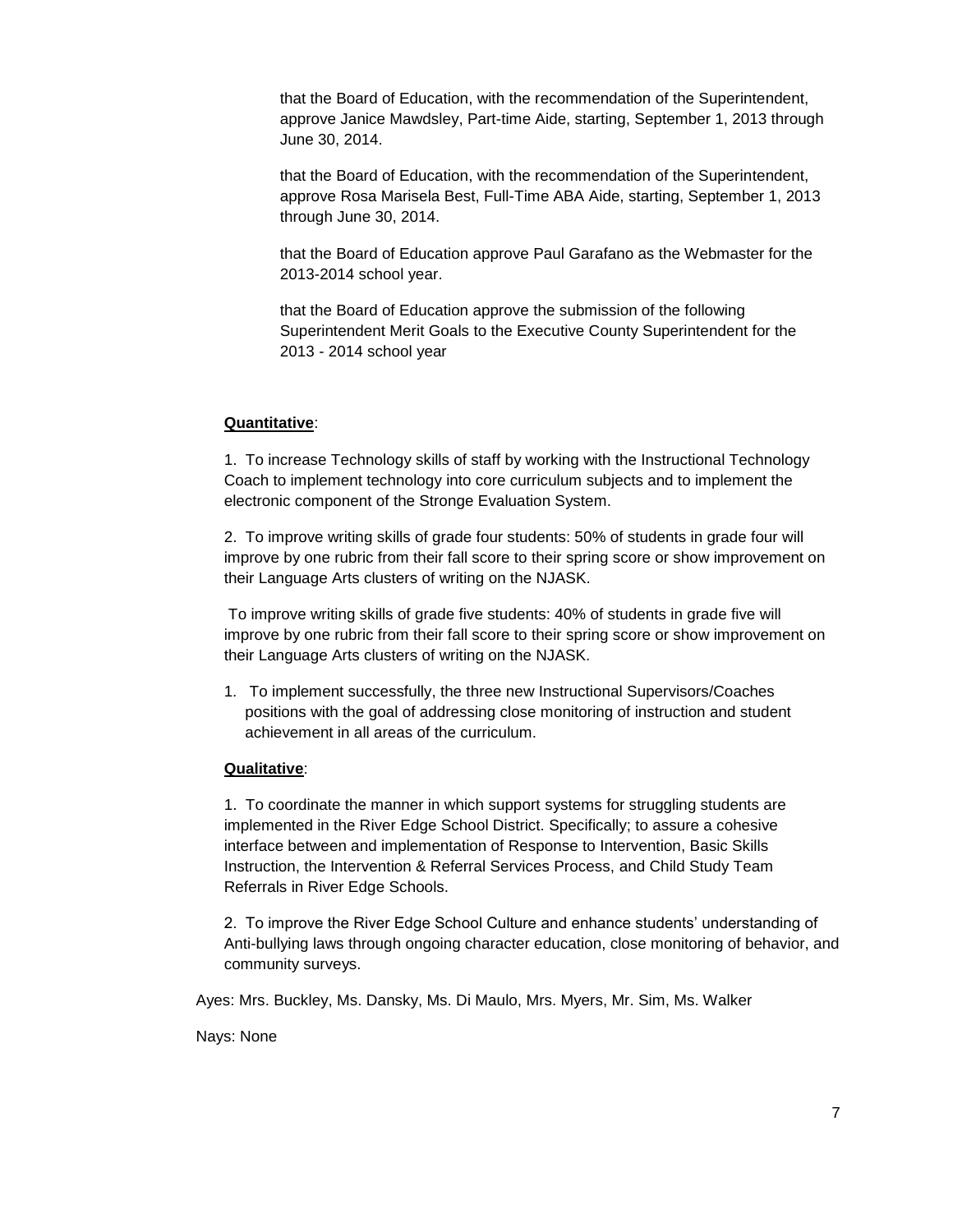#### **REGION V ADMINISTRATION & TRANSPORTATION**

Motion by Ms. Walker

Seconded by Mr. Sim

that the Board of Education approve the bills & claims dated August 2013 totaling \$447,484.11 including checks #61432 through #61621.

that the Board of Education approve the following Quote Contract for Town & Country Bus

| Route #          | School             | <b>Per Diem</b> |
|------------------|--------------------|-----------------|
| O <sub>154</sub> | <b>JCC Tenafly</b> | S86.90          |

that the Board of Education approve the following Quote Contract for Valley **Transportation** 

| Route # | <b>School</b>               | <b>Per Diem</b> |
|---------|-----------------------------|-----------------|
| 2022    | <b>Brownstone</b>           | \$177.00        |
| 2023    | CBI Tech                    | \$170.00        |
| 2024    | Children's Therapy Fairlawn | \$288.00        |

that the Board of Education approve the following Quote Contract for ABC **Transportation** 

| Route # | <b>School</b>                | <b>Per Diem</b> |
|---------|------------------------------|-----------------|
| Q142    | <b>Berkley School</b>        | \$93.80         |
| Q149    | <b>Tenafly Middle School</b> | \$78.00         |

that the Board of Education approve the following Quote Contract for Radiant **Transportation** 

| Route # | School                | l Per Diem l |
|---------|-----------------------|--------------|
| Q153    | New Bridges Rockleigh | \$160.00     |

that the Board of Education approve the following Quote Contract for S&D **Transportation** 

| Route #          | School                 | Per Diem |
|------------------|------------------------|----------|
| Q <sub>152</sub> | <b>TCI High School</b> | \$150.00 |

that the Board of Education approve the following Quote Contract for S&D **Transportation** 

**Route # School Per Diem**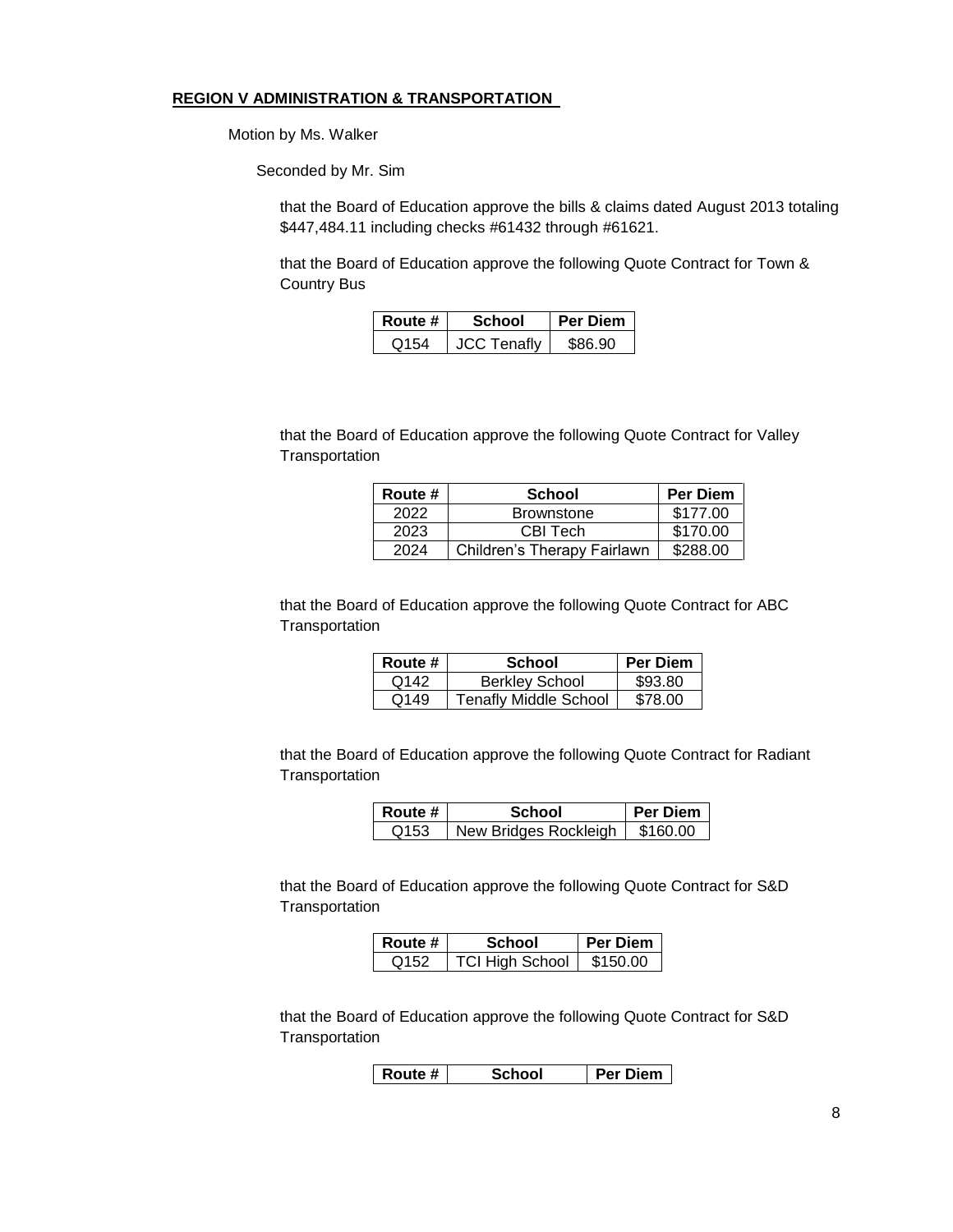| \$119.00<br>Coles Elementary<br>Q151 |
|--------------------------------------|
|--------------------------------------|

that the Board of Education approve the following Quote Contract for Town & Country Bus

| Route # | School             | <b>Per Diem</b> |
|---------|--------------------|-----------------|
| O154    | <b>JCC Tenafly</b> | \$86.90         |

that the Board of Education approve the following Renewal Contract for First Choice Transportation

| Route # | <b>School</b>         | <b>Per Diem</b> |
|---------|-----------------------|-----------------|
| 1744    | Children's Institute  | \$181.01        |
| 1747    | Banyan/New Beginnings | \$221.24        |
| 1977    | Garden Academy        | \$187.81        |

## **BE IT RESOLVED THAT THE REGION V COUNCIL FOR SPECIAL EDUCATION WILL PROVIDE SHARED SERVICES FOR ITS MEMBER DISTRICTS AND BE IT FURTHER RESOLVED THAT THE RIVER EDGE**

**BOARD OF EDUCATION,** upon recommendation of the Superintendent,, approves the following Region V Shared Services Consultants, Psychologists, Learning Disabilities Teacher Consultants, Social Workers, Speech Language Specialists, Occupational and Physical Therapists and Translators to provide evaluations, direct services and consultation, to non-public and public schools for member districts upon request for the 2013-2014 school year.

| Geri Powder                 | Learning Disabilities Teacher Consultant |
|-----------------------------|------------------------------------------|
| Gisele A Winkler Brown      | <b>Physical Therapist</b>                |
| Stephanie Morgan            | Teacher of the Deaf                      |
| Colette Robinson Doctor of  |                                          |
| <b>Physical Therapy LLC</b> | <b>Physical Therapist</b>                |
| Abel Casteneda              | Learning Disabilities Teacher Consultant |
| Meryl Schreiber             | Speech and Language Specialist           |
| <b>Haber Associates</b>     | Speech and Language Specialist           |
| Victoria Wozniak            | Social Worker                            |
| Elizabeth Church            | <b>Behaviorist</b>                       |
| Ellen Muhlberg              | Learning Disabilities Teacher Consultant |
| Anita Lovallo               | Learning Disabilities Teacher Consultant |
| Elissa Siev                 | <b>Occupational Therapist</b>            |
| Victoria Fitzpatrick        | Speech and Language Specialist           |
| Kellie Tomago               | Speech and Language Specialist           |

that the Board of Education approve the following Bid Contract for F. S. **Transportation** 

| Route # | School      | <b>Per Diem</b> |
|---------|-------------|-----------------|
| . QR7   | I REI N Y C | \$191.92        |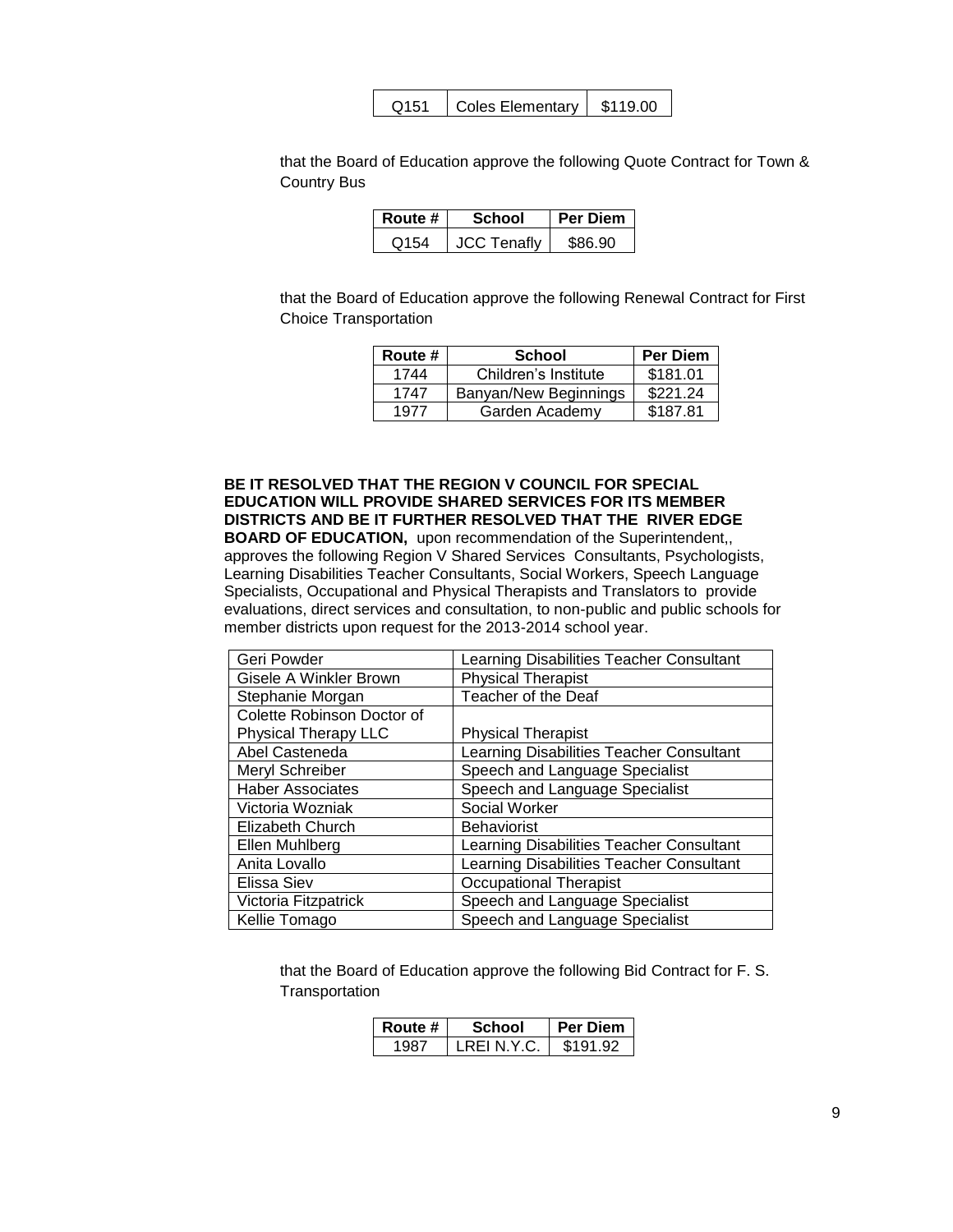that the Board of Education approve the following Bid Contract for First Student 1310-Rochelle Park

| Route # | <b>School</b>                      | <b>Per Diem</b> |
|---------|------------------------------------|-----------------|
| 0798    | <b>River Dell Middle School</b>    | \$173.09        |
| 0829    | <b>Bleshman</b>                    | \$209.11        |
| 1119    | Washington South                   | \$215.18        |
| 1598    | Sage Day Rochelle Park             | \$202.32        |
| 1817    | <b>Bergen County Vocational HS</b> | \$73.03         |

that the Board of Education approve the following Bid Contract for First Student 1309-Englewood

| Route # | <b>School</b>          | <b>Per Diem</b> |
|---------|------------------------|-----------------|
| 1030    | Valley Norwood         | \$224.79        |
| 1594    | Sage Day Rochelle Park | \$151.76        |
| 1902    | <b>Bryan Merrit</b>    | \$268.34        |
| 1909    | New Bridges/Rockleigh  | \$195.68        |
| 1985    | Springboard            | \$155.23        |

that the Board of Education approve the 2013-2014 Transportation Services Agreement between Region V (Host) and PCESC (Joiner).

that the Board of Education approve the 2013-2014 Transportation Services Agreement between Region V (Host) and Red Bank (Joiner).

that the Board of Education approve the Renewal Contract for Town & Country

| Route # | <b>School</b>                      | <b>Per Diem</b> |
|---------|------------------------------------|-----------------|
| 1125    | <b>YCS Hackensack</b>              | \$191.77        |
| 1611    | <b>Brownstone</b>                  | \$194.61        |
| 1855    | Leonia H.S./Evergreen              | \$141.74        |
| 1950    | Clearview Academy/Lakeview         | \$144.21        |
| 1990    | TCI                                | \$198.32        |
| 2029    | Washington South/Montesano-Paramus | \$141.90        |

that the Board of Education approve the following Bid Contract for D & M Tours

| Route # | School            | <b>Per Diem</b> |
|---------|-------------------|-----------------|
| 1986    | <b>Barnstable</b> | \$183.70        |
| 1992    | LCEC.             | \$178.58        |

Ayes: Mrs. Buckley, Ms. Dansky, Ms. Di Maulo, Mrs. Myers, Mr. Sim, Ms. Walker

Nays: None